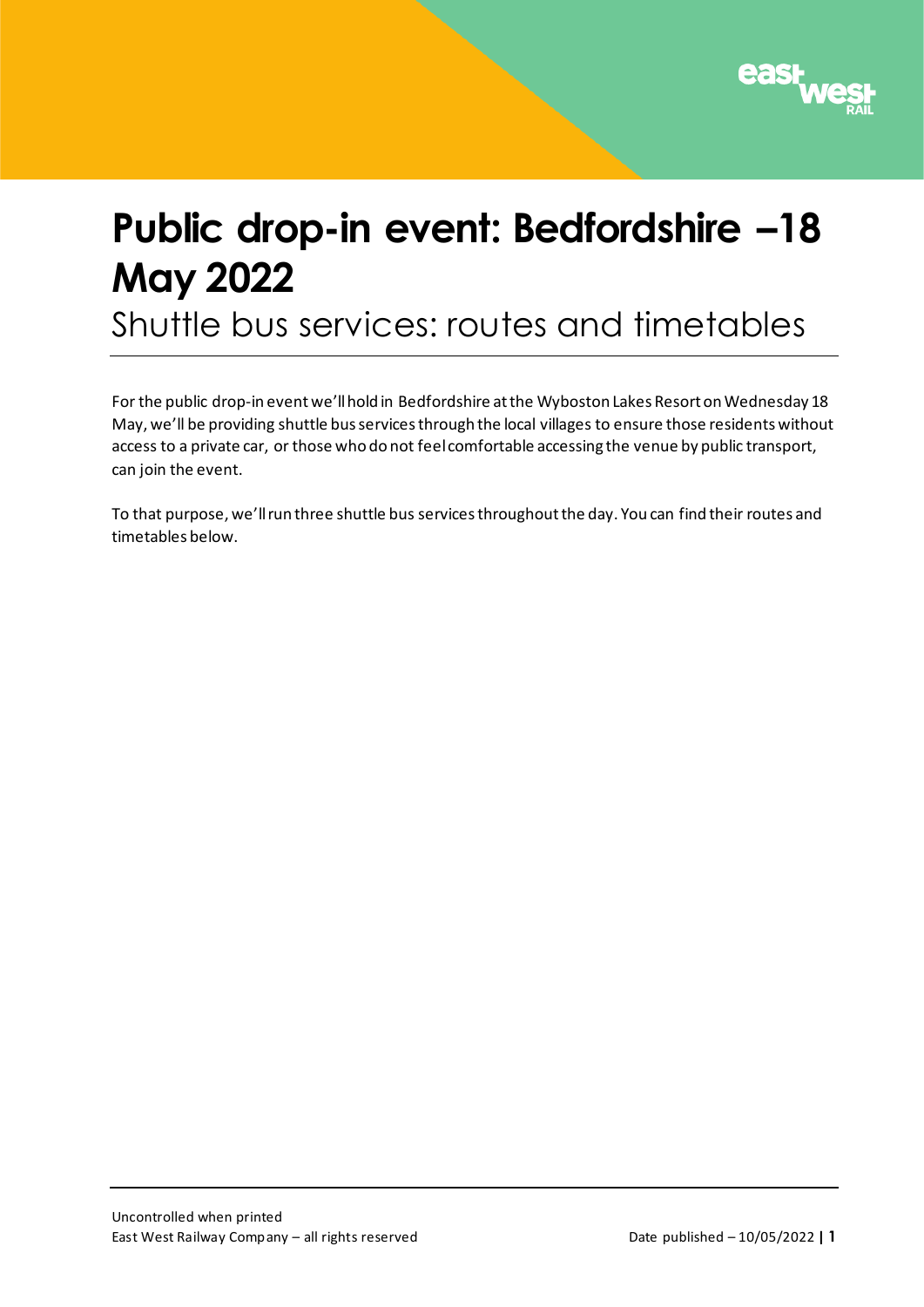

# **The Northern Route**

| <b>NORTHERN ROUTE</b> |                                                    |         |         |         |  |  |  |  |
|-----------------------|----------------------------------------------------|---------|---------|---------|--|--|--|--|
| <b>Departure</b>      | Station Rd & Lovell Rd roundabout Bus Stop, Oakley | 13:00   | 15:30   | 18:00   |  |  |  |  |
|                       | Hunter's Close Bus Stop, Clapham                   | 13:02   | 15:32   | 18:02   |  |  |  |  |
|                       | All Saints Church, Milton Ernest                   | 13:07   | 15:37   | 18:07   |  |  |  |  |
|                       | Baptist Chapel Bus Stop, Thurleigh                 | 13:12   | 15:42   | 18:12   |  |  |  |  |
|                       | Colley Close Bus Stop, Colmworth                   | 13:19   | 15:49   | 18:19   |  |  |  |  |
|                       | Kimbolton Rd & St Neots Rd junction, Bolnhurst     | 13:23   | 15:53   | 18:23   |  |  |  |  |
|                       | Wybridge Close & Weybridge junction, Keysoe        | 13:27   | 15:57   | 18:27   |  |  |  |  |
|                       | Staploe West-end Bus Stop, Staploe Lane, Staploe   | 13:39   | 16:09   | 18:39   |  |  |  |  |
| <b>Arrival</b>        | The Willows Training centre, Wyboston Lakes        | 13:49   | 16:19   | 18:49   |  |  |  |  |
|                       |                                                    |         |         |         |  |  |  |  |
|                       | Driver mandatory break                             | 50 mins | 50 mins | 55 mins |  |  |  |  |
| Departure             | The Willows Training centre, Wyboston Lakes        | 14:40   | 17:10   | 19:45   |  |  |  |  |
|                       | Staploe West-end Bus Stop, Staploe Lane, Staploe   | 14:50   | 17:20   | 19:55   |  |  |  |  |
|                       | Wybridge Close & Weybridge junction, Keysoe        | 15:02   | 17:32   | 20:07   |  |  |  |  |
|                       | Kimbolton Rd & St Neots Rd junction, Bolnhurst     | 15:06   | 17:36   | 20:11   |  |  |  |  |
|                       | Colley Close Bus Stop, Colmworth                   | 15:10   | 17:40   | 20:15   |  |  |  |  |
|                       | Baptist Chapel Bus Stop, Thurleigh                 | 15:17   | 17:47   | 20:22   |  |  |  |  |
|                       | All Saints Church, Milton Ernest                   | 15:22   | 17:52   | 20:27   |  |  |  |  |
|                       | Hunter's Close Bus Stop, Clapham                   | 15:27   | 17:57   | 20:32   |  |  |  |  |

**Disclaimer:** Times listed are subject to traffic delays and may change as a result of matters outside our control.

#### **Details**

- The bus running this service can accommodate up to 38 people each way.
- On the way from Oakley to the Wyboston Lakes Resort, the bus will stop at each of the stops on the route.
- On the way back from the Wyboston Lakes Resort to Oakley, the bus will only stop at those stops within the timetable requested by passengers. As this is subject to demand, the timings for the route back are only indicative.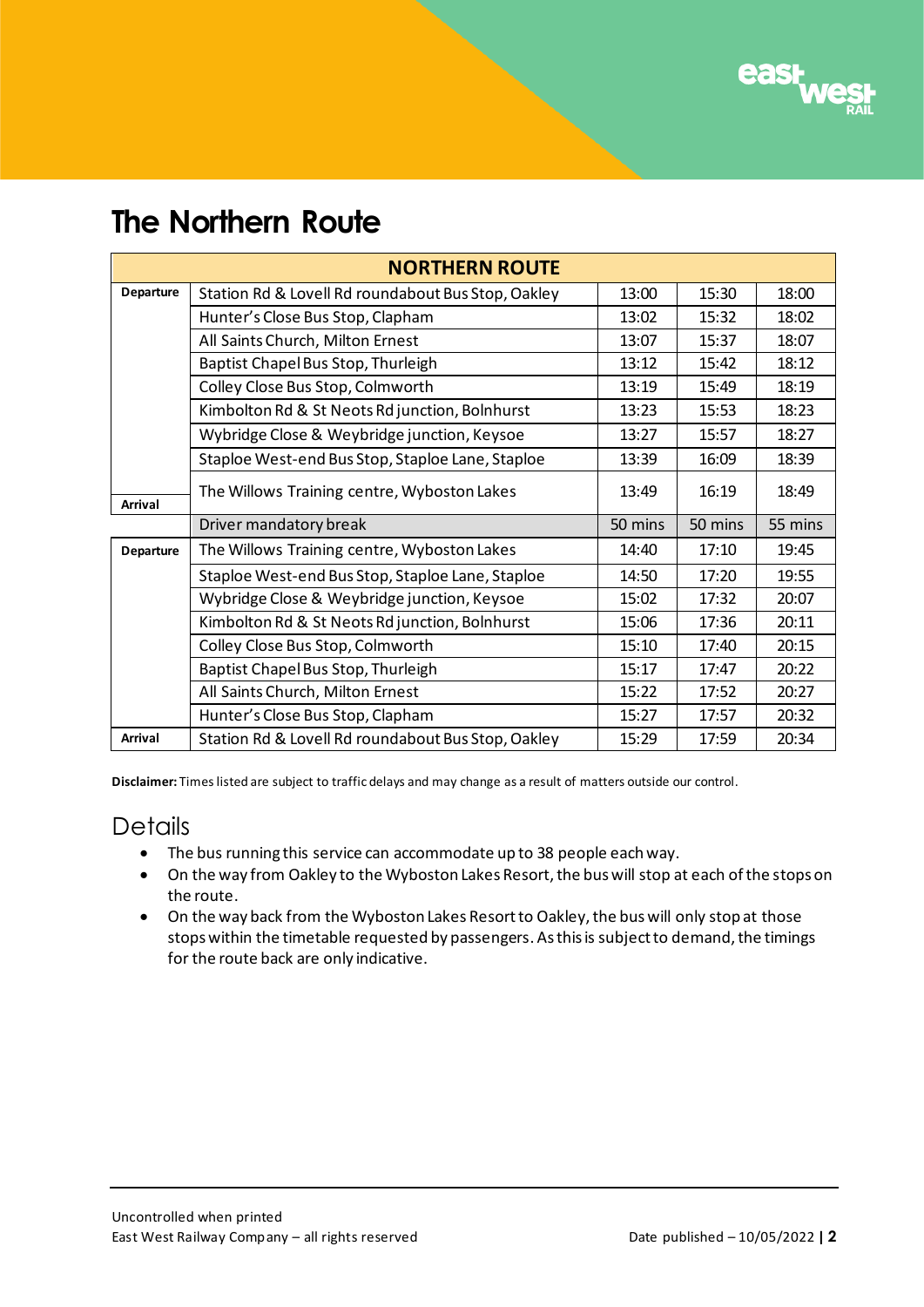

# **The Southern Route**

| <b>SOUTHERN ROUTE</b> |                                                          |         |         |           |  |  |  |  |
|-----------------------|----------------------------------------------------------|---------|---------|-----------|--|--|--|--|
| <b>Departure</b>      | Turvey Pre-School Bus Stop, Turvey                       | 13:15   | 15:40   | 18:05     |  |  |  |  |
|                       | The Red Lion Bus Stop, Stevington                        | 13:22   | 15:47   | 18:12     |  |  |  |  |
|                       | Baptist Church Bus Stop, Bromham                         | 13:27   | 15:52   | 18:17     |  |  |  |  |
|                       | Gold Lane & Deep Spinney junction Bus Stop,<br>Biddenham | 13:30   | 15:55   | 18:20     |  |  |  |  |
|                       | The Hwy Bus Stop, Shortstown                             | 13:41   | 16:06   | 18:31     |  |  |  |  |
|                       | Kings Arms Bus Stop, Cardington                          | 13:44   | 16:09   | 18:34     |  |  |  |  |
|                       | Sheerhatch Primary School, Cople                         | 13:46   | 16:11   | 18:36     |  |  |  |  |
|                       | Station Road southern Bus Stop, Willington               | 13:49   | 16:14   | 18:39     |  |  |  |  |
| <b>Arrival</b>        | The Willows Training Centre, Wyboston Lakes              | 14:05   | 16:30   | 18:55     |  |  |  |  |
|                       | Driver mandatory break                                   | 50 mins | 50 mins | 1h 5 mins |  |  |  |  |
| <b>Departure</b>      | The Willows Training Centre, Wyboston Lakes              | 14:55   | 17:20   | 20:00     |  |  |  |  |
|                       | Station Road southern Bus Stop, Willington               | 15:11   | 17:26   | 20:06     |  |  |  |  |
|                       | Sheerhatch Primary School, Cople                         | 15:14   | 17:29   | 20:09     |  |  |  |  |
|                       | Kings Arms Bus Stop, Cardington                          | 15:16   | 17:31   | 20:11     |  |  |  |  |
|                       | The Hwy Bus Stop, Shortstown                             | 15:19   | 17:34   | 20:14     |  |  |  |  |
|                       | Gold Lane & Deep Spinney junction Bus Stop,              | 15:30   | 17:45   | 20:25     |  |  |  |  |
|                       | Biddenham                                                |         |         |           |  |  |  |  |
|                       | Baptist Church Bus Stop, Bromham                         | 15:33   | 17:48   | 20:28     |  |  |  |  |
|                       | The Red Lion Bus Stop, Stevington                        | 15:38   | 17:53   | 20:33     |  |  |  |  |
| <b>Arrival</b>        | Turvey Pre-School Bus Stop, Turvey                       | 15:40   | 17:55   | 20:35     |  |  |  |  |

**Disclaimer:** Times listed here are subject to traffic delays and may change as a result of matters outside our control.

#### **Details**

- The bus running this service can accommodate up to 38 people each way.
- On the way from Turvey to the Wyboston Lakes Resort, the bus will stop at each of the stops on the route.
- On the way back from the Wyboston Lakes Resort to Turvey, the bus will only stop at those stops within the timetable requested by passengers. As this is subject to demand, the timings for the route back are only indicative.